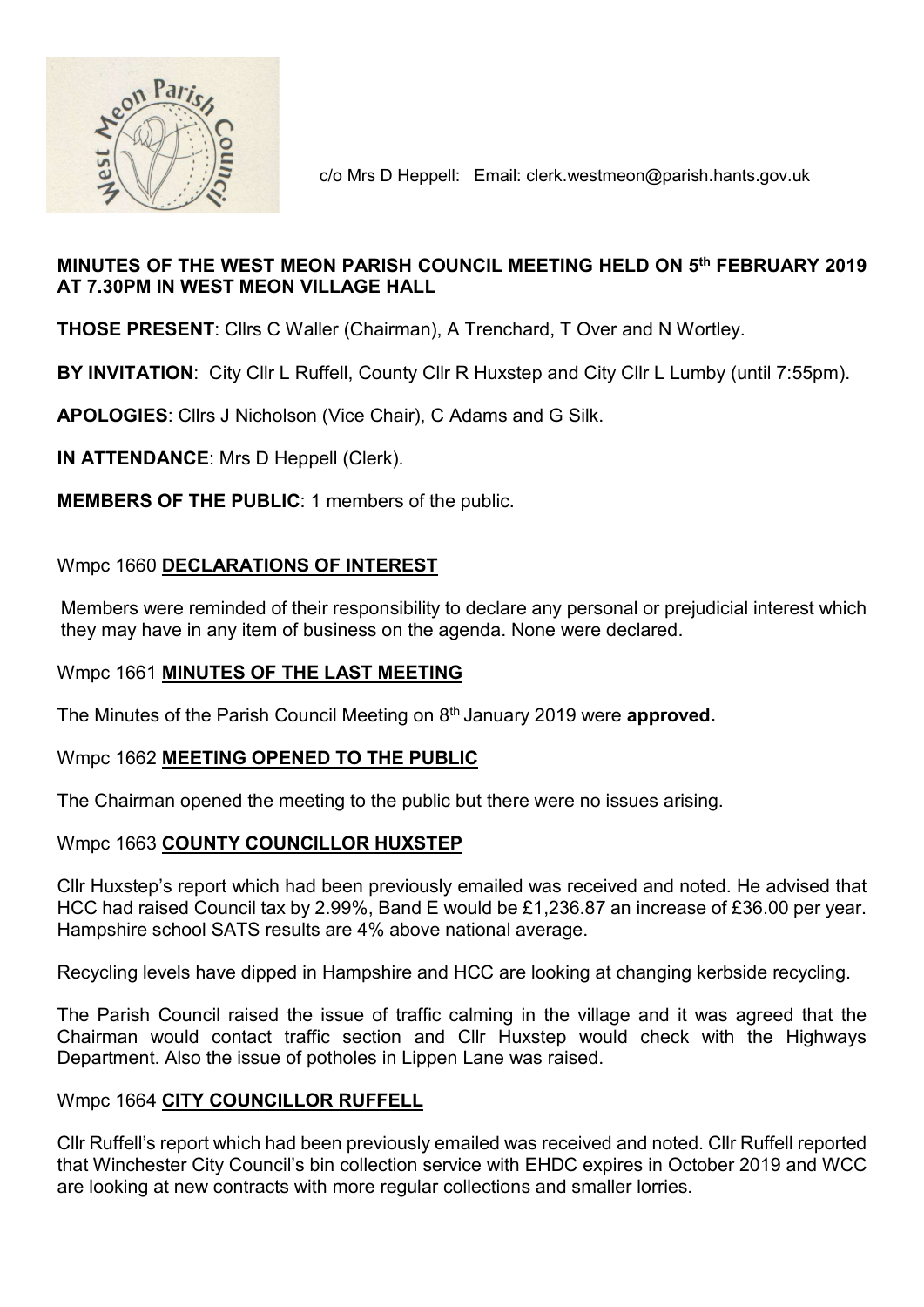Cllr Ruffell agreed to check progress on the repair of the dormouse bridge and progress with Heddon View surface road repairs.

Cllr Ruffell advised of the new licensing application at Brockwood School and another application for Boomtown had been submitted. Also the new Leisure Centre at Barr End had been given permission.

## Wmpc 1665 CLERK'S REPORT

The Clerk's report had previously been circulated and was noted by the Parish Council.

The Clerk reported that Wicksteed and Playdale will provide quotes for the play surfaces but Playdale charge a £150 call out fee. It was agreed to send photographs to the suppliers.

The bench had been delivered by Broxap Ltd on 18<sup>th</sup> January and was fitted by L Prowse.

The Clerk reported that the <sup>3</sup>/4 year audit had been carried out and the <sup>3</sup>/4 year budget was received. The Clerk reported that there is still £1600 grant money to be awarded before the end of the financial year and there is £8,000 outstanding in Parish Projects to be spent. Training budget was also not used and it was agreed the Parish Council would join SLCC for the Clerk for further training opportunities.

A grant request of £250.00 had been received from West Meon dog training group.

## TO RECEIVE WORKING GROUPS

### Wmpc 1666 PLANNING

- 1) Planning application received: SDNP/19/00466/LIS Sycamore Cottage Church Lane West Meon GU32 1LG. Proposed Internal alterations, replacement extensions and external works. It was agreed that NO OBJECTIONS are raised.
- 2) Village Design Statement comments have been received from SDNP and the text is being amended.

## Wmpc 1667 FINANCE AND ADMINISTRATION

## Parish Projects

Four new Parish projects were agreed

- a) Footpath and hedges
- b) Outdoor gym equipment. It was **agreed** that Cllr Wortley would source quotes for the equipment.
- c) Repair of grass at Recreation ground from damage from rooks.
- d) Repair of village hall car park surface hump.

Cllr Trenchard raised the issue of the footpath from the village to Warnford and Cllr Waller agreed to check progress with Andy Smith in the traffic section.

The ¾ year audit was circulated by the Clerk and noted by the Parish Council.

Action points for the past months were circulated to Councillors and outstanding points were discussed.